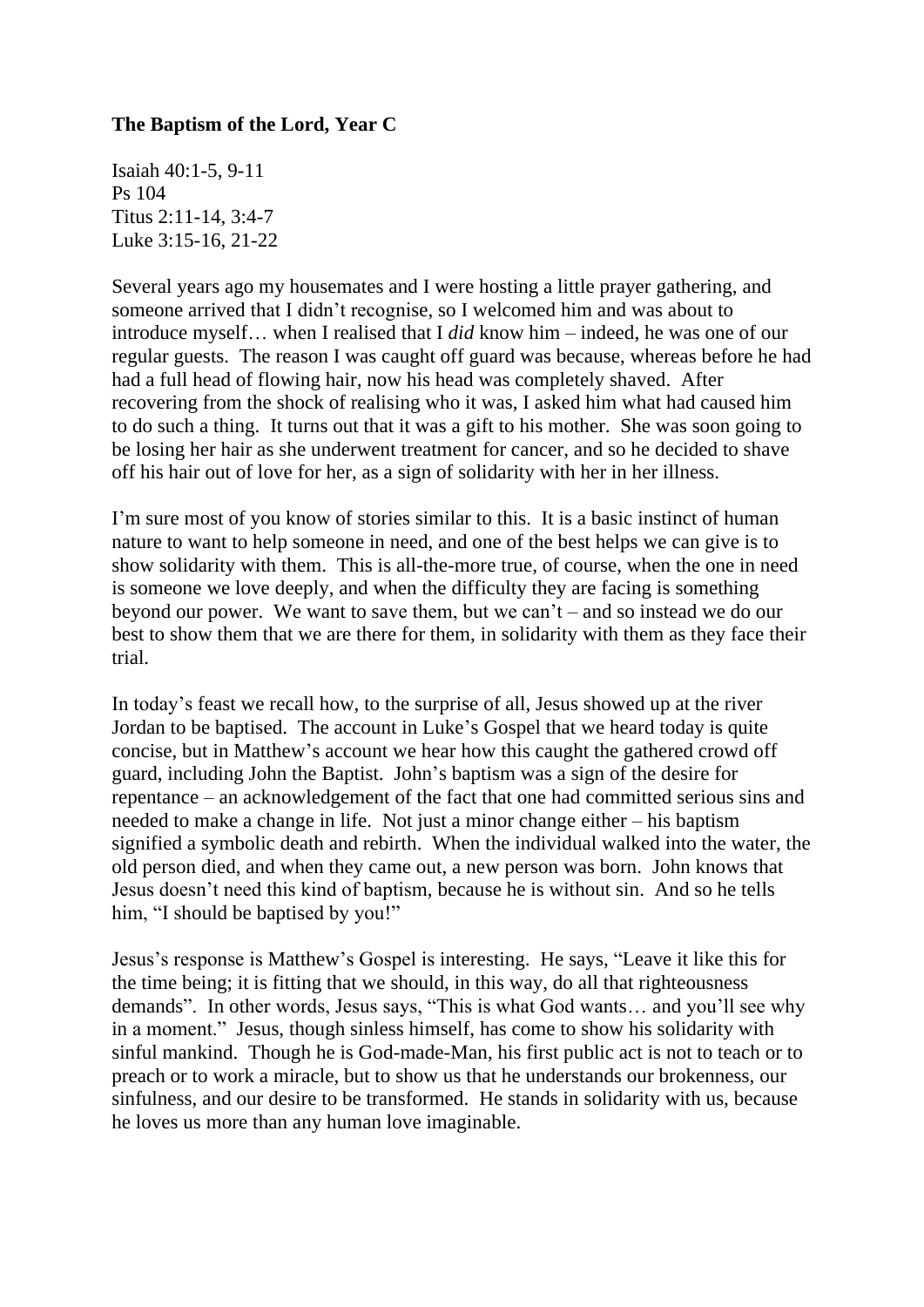Now, if that was all that Jesus's baptism signified—God's closeness to us in our spiritual dysfunction—then maybe it would simply be an interesting footnote in the story of his life. But as we know, something else happens – the heavens are opened, the Holy Spirit descends, and a voice declares, "This is my beloved Son, with whom I am well pleased." Jesus has come into our world not just as a sign of God's solidarity with us, but as our Saviour, the one who will free us from sin. When we stand in solidarity with someone, we do so as a sign of love and support; but often we can't really help them, we can't rescue them from what afflicts them. But our God is not so powerless – his solidarity is of a different nature. In his baptism, Jesus shows us not just God's closeness—his sympathy with our sinful humanity—but he also reveals the very means by which he will rescue us from that sinfulness.

Sometimes perhaps we think of baptism as just a ritual of welcoming, a ceremony of bringing someone new to the Church. Maybe this is because we generally baptise children, and we probably have a hard time thinking of children as being guilty of much sinfulness (joke about some of the kids I've met?). But this mindset is incomplete. It's true that baptism is the sacrament that welcomes us into the Church, the gateway by which we begin to share in the Church's life. But there is also a real and essential transformation that takes place in every baptism, a true liberation from sin – both the sins we have committed personally and also, as in the case of a newborn, the basic state of spiritual dysfunction that we call Original Sin, which we inherit as part of our fallen human nature.

John the Baptist offered a baptism that was only symbolic – it pointed to and represented a change in life, but it couldn't actually bring that change about. However, in the baptism that Christ gave—the sacrament we celebrate to this day— God does what no human power ever could – he gives us rebirth in grace and a share in the identity of the Son. Through baptism, we participate in Jesus's dying and rising again, so that like him we are able to call upon God as his beloved sons and daughters.

Of course, this should be more than just a theoretical thing for us. I wonder how much we actually recognise the significance of our own baptisms. Do we know on what day we were baptised? Do we celebrate on that day? Maybe we should. One of my favourite stories about St John Paul II is when a journalist asked him what was the greatest day of his life. Perhaps the journalist expected this great figure to say it was the day on which he was ordained a priest, or made a bishop, or elected pope; but no, John Paul said, "The day of my baptism." When he visited Poland in 1979, a few months after he had been elected as pope, he went to Wadowice—the town where he grew up—and the first thing he did was go into the church, go straight to the baptismal font, kneel down and kiss it. St John Paul II knew the power of baptism – he knew that that day was the font from which everything else in his life had flowed. I would humbly suggest that you and I should strive to have the same reverence and gratitude for our own baptisms, even it was many years ago; even if we have no memory of it.